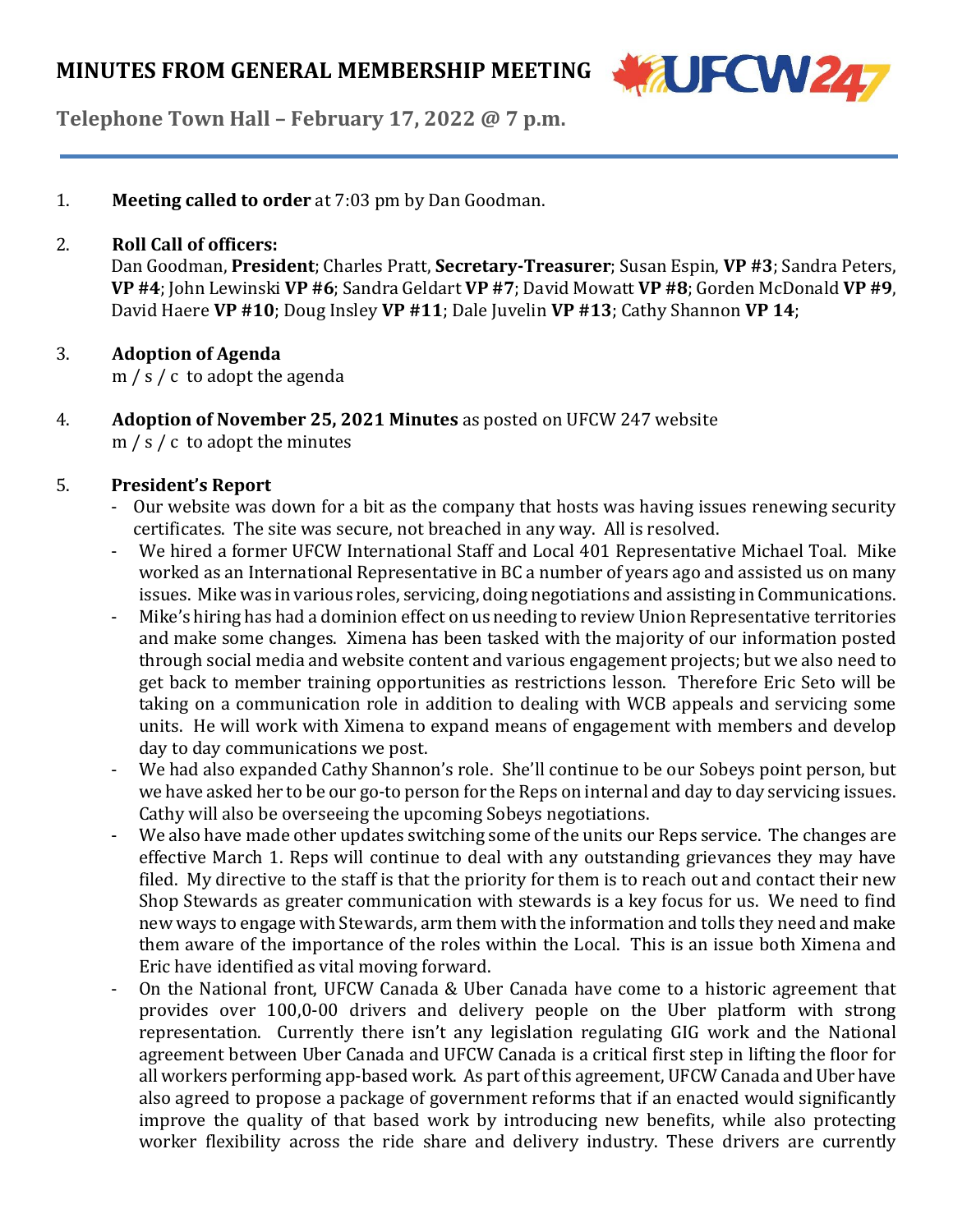prohibited from organizing due to the current legislation. This is a way to provide some representation while working on the issues of GIG workers as a whole.

Cathy Shannon – Update on Sobeys:

- On January 1, 2022 wage increases from the final offer selection process for Safeway and Safeway Extra stores went smoothly with only a couple of individual wage issues that need to be reviewed by the employer. The Safeway Extra memorandum of agreement changes continue to progress with only a few minor issues still outstanding like vacation and premium relief pay. Almost all the non-union department managers have now moved back into union bargaining unit positions. The first group of training meatcutters as Sobeys have now completed their training & their exams. They have all been successful and they'll be joining the float staff sometime in March. The second group of meatcutters trainees candidates have been selected for the next round of training.
- The Safeway collective agreement has been updated and printed. It is available for distribution to the stores for anyone wanting a hard copy. It is also updated and available on our website.
- COVID cases & sickness at the Safeway stores have increased with the Omicron variant. However, we are now starting to see a decline in company reports of COVID cases.
- Bargaining with Safeway in 2023 will happen earliest notice that we can provide. We'll commence sometime in October of this year.

End of Cathy's update.

- We've already reached out to Local 1518 so we can have more of a joint focus going into bargaining.
- We are just short of two years into this pandemic, and one cannot begin to judge its impact. There have been over 3.2 million cases in Canada with over 35,000 deaths. In BC alone, we have seen 342,000 cases, and just over 2,700 deaths. Peoples' lives have been turned upside down. Throughout this pandemic, people still needed to eat. We had to keep the production facilities and grocery stores open. Plexiglass barriers, arrows in the aisles, people with clickers counting customers, all sorts of new rules that change daily. In working with the employers through this crisis, there was no guidebook. Many times things were done on the fly and while it has never been entirely perfect, I can assure you this union was and is always acting with our members' wellbeing, and safety is our priority. A heartfelt THANK YOU to all of you for your dedication and hard work in feeding British Columbia and Canada.

m / s /c to adopt the President's report as read.

# 6. **Secretary-Treasurer's Report**

- Loblaw Retail bargaining The monetary bargaining session began with meetings held January 11 to 14, 2022. We emphasized the current state of the economy, other industry settlements, Loblaws' profitability, and the general cost of living in the province of BC in our opening remarks. We then began discussing groupings of similar proposals in an attempt to gain agreement with the employer. As we worked through these groupings, we began to get increasingly impatient with the lack of progress and the employer's attempts to have us to withdraw proposals without having any agreed to items and no sense of what money the employer was willing to commit. Neither party was willing to withdraw items from the table and the discussions became somewhat circular in nature.
- The message was made clear to Loblaw that we expected to see a comprehensive offer at our next session or to go back to the membership for direction in the form of a strike mandate. We do not enter into a strike vote likely as this is possible for it to have negative implications and be detrimental to bargaining under some circumstances but feel it's necessary to deliver a strong message to Loblaw that indicates the will and commitment of our members to bargain a good deal. We have been frustrated by difficulties in getting as many bargaining dates we would like in part due to the unavailability of the employer's bargaining committee and staff turnover on their side of the table.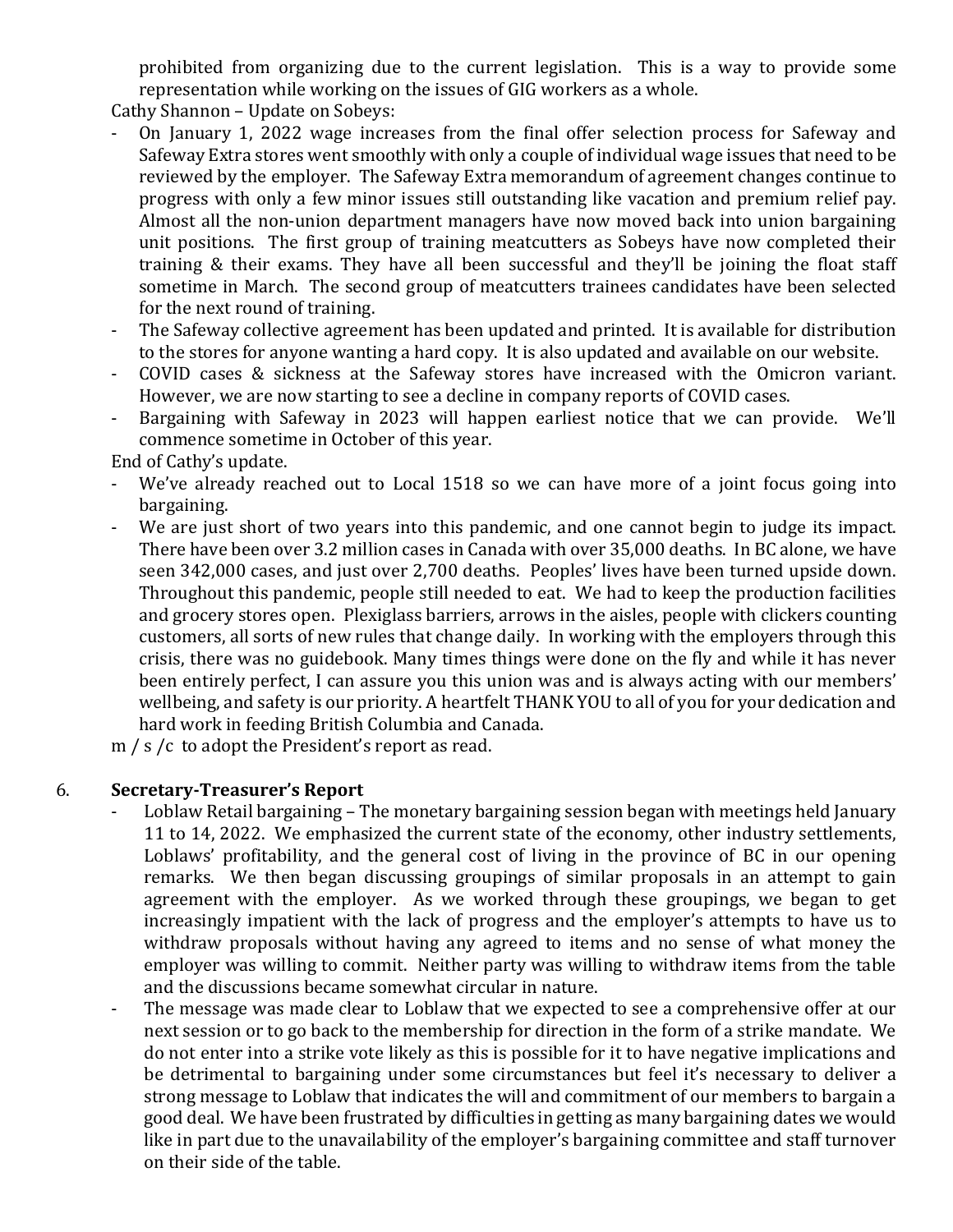- We have accepted all available dates and will continue to press for additional bargaining dates as needed to bring this round of bargaining to successful conclusion. We have confirmed meeting dates of March 15 to 18 and April 5th to 8th.
- We believe that the employer will come to the table with a comprehensive monetary offer this next session, but that remains to be seen.
- A reminder that your current collective agreement stays in effect until a new collective agreement is voted on and ratified by the members.

m / s /c to adopt the Secretary-Treasurer's report as read.

# 7. **Bargaining Report**

- Loblaw Distribution Centre bargaining is proceeding to the next step, monetary. They have increased the start rate at all 3 of the warehouse, and we want them to recognize that long time senior employees also need to be compensated fairly. We're scheduled to bargain on March 2 & 3 and March 16 & 17. We're looking for some big movement from the Company to reflect the current industry.
- We have two No Frills locations (Cloverdale & North Surrey) that are up for negotiations. We're waiting for dates from the Loblaw's Labour Relations department as they assist the franchises with the start of negotiations.
- Requests for proposals from members at Premium Brands distribution will be going out soon.
- We've received proposals from members at Five Corner Meats and will schedule a meeting with the negotiating committee in mid-March to review and finalize them. We've given dates to the Company and looking at late March/early April.
- We were set to bargain with TriWest Foods for the IGA West Vancouver, but their lawyer cancelled last minute due to an emergency. We still met with out Committee and we are now awaiting for new dates.

# 8. **Education & Training Report**

- We have 16 Stewards confirmed to participate in a bullying & harassment course taking place on February 23, which happens to be pink shirt day.
- Limited amount of pink shirts was made available for members to wear on anti-bullying day. If you've received one send us a picture, if possible.
- Now that COVID restrictions are lifted, we'll be offering first aid training and mental first aid certifications to our Stewards in April. Invitations to these education sessions will be emailed in early March.
- We continue to offer food safe online through our Local, and a large number of diverse courses through the webCampus platform.
- UFCW 247 & UFCW Canada offers scholarship opportunities that members can apply for between July 1 and September 30th. Members & eligible dependents can apply for one of \$8,000 scholarships that the UFCW International offers. Deadline to apply for that one is May 15<sup>th</sup>.
- We continue to use the texting app Hustle to inform new hires that they may be eligible for benefits after three full months of employment.
- We ask our members to update your contact information on our website so we are able to reach more of them through text and email.
- Our posters in our bulletin boards now include QR codes that we hope will make it easier for members to access the information.
- We have also become sponsors for the Surrey Pride event happening June 25<sup>th</sup>. A booth will be assigned to us at the event. We will soon be looking for member volunteers to help us engage the community on that day. We also plan on being part of the Vancouver Pride on July 31<sup>st</sup>.
- If you know your co-worker is retiring soon, please send us a picture and their details so we can share on social media.